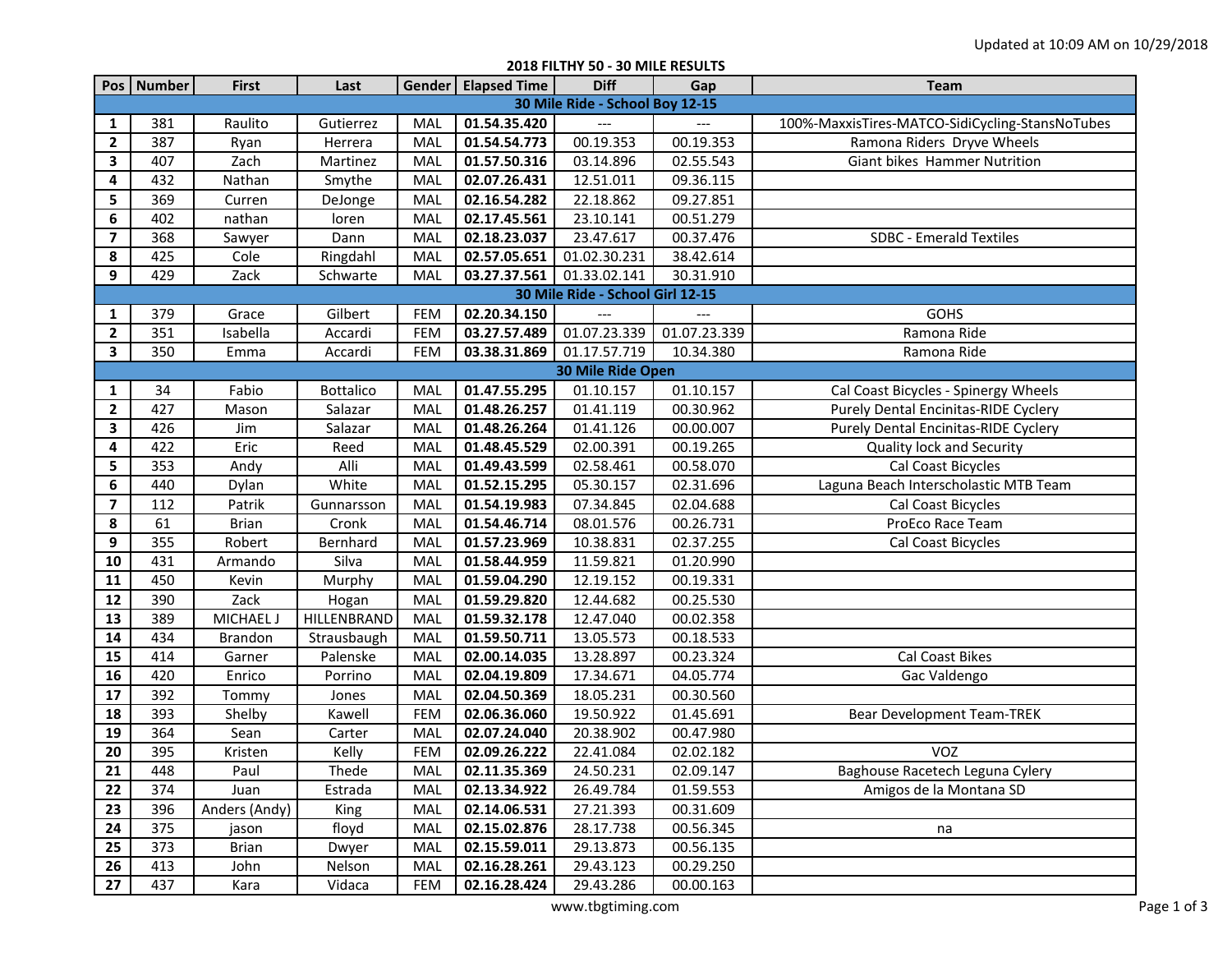**2018 FILTHY 50 - 30 MILE RESULTS**

| Pos | Number | <b>First</b>     | Last          | Gender     | <b>Elapsed Time</b>           | <b>Diff</b>  | Gap       | <b>Team</b>                     |
|-----|--------|------------------|---------------|------------|-------------------------------|--------------|-----------|---------------------------------|
| 28  | 383    | COREY            | <b>HELGEN</b> | MAL        | 02.17.19.130                  | 30.33.992    | 00.50.706 |                                 |
| 29  | 388    | James            | Herrick       | MAL        | 02.17.22.089                  | 30.36.951    | 00.02.959 |                                 |
| 30  | 403    | jon              | loren         | MAL        | 02.17.46.084                  | 31.00.946    | 00.23.995 |                                 |
| 31  | 114    | <b>Brent</b>     | Gustin        | MAL        | 02.18.16.440                  | 31.31.302    | 00.30.356 | Docent Brewing                  |
| 32  | 424    | christian        | Rinaldi       | MAL        | 02.20.29.427                  | 33.44.289    | 02.12.987 | Cosmo Factory                   |
| 33  | 354    | Mark             | Alunni        | MAL        | 02.20.34.255                  | 33.49.117    | 00.04.828 |                                 |
| 34  | 391    | Michael          | Horn          | MAL        | 02.22.42.921                  | 35.57.783    | 02.08.666 |                                 |
| 35  | 356    | Francisco        | Bojorquez     | MAL        | 02.23.26.812                  | 36.41.674    | 00.43.891 | Amigos de la Montaña SD MTB     |
| 36  | 408    | Ricardo          | Mello         | MAL        | 02.25.03.471                  | 38.18.333    | 01.36.659 | <b>Bike Master</b>              |
| 37  | 766    | Greg             | Parker        | <b>MAL</b> | 02.26.03.928                  | 39.18.790    | 01.00.457 |                                 |
| 38  | 411    | Adam             | Morgan        | MAL        | 02.26.04.099                  | 39.18.961    | 00.00.171 |                                 |
| 39  | 441    | David            | Whiting       | MAL        | 02.26.26.937                  | 39.41.799    | 00.22.838 |                                 |
| 40  | 409    | Kimberly         | Minesinger    | FEM        | 02.26.48.348                  | 40.03.210    | 00.21.411 |                                 |
| 41  | 376    | Michael          | Ford          | MAL        | 02.27.47.827                  | 41.02.689    | 00.59.479 | <b>Fastrack Riders</b>          |
| 42  | 445    | Joey             | Yates         | MAL        | 02.29.16.375                  | 42.31.237    | 01.28.548 |                                 |
| 43  | 367    | Nathan           | Cowell        | MAL        | 02.29.35.563                  | 42.50.425    | 00.19.188 |                                 |
| 44  | 419    | Steve            | Platt         | MAL        | 02.29.59.789                  | 43.14.651    | 00.24.226 | TREK BICYCLE SUPERSTORE (CA-NM) |
| 45  | 399    | Eleonor          | Larsson       | FEM        | 02.31.10.369                  | 44.25.231    | 01.10.580 | Santa Cruz                      |
| 46  | 447    | Monica           | Zorrilla      | <b>FEM</b> | 02.32.38.049                  | 45.52.911    | 01.27.680 |                                 |
| 47  | 417    | Francisco        | pilar         | MAL        | 02.33.28.318                  | 46.43.180    | 00.50.269 |                                 |
| 48  | 444    | jason            | wright        | MAL        | 02.34.24.554                  | 47.39.416    | 00.56.236 |                                 |
| 49  | 400    | Steve            | Little        | MAL        | 02.34.58.519                  | 48.13.381    | 00.33.965 |                                 |
| 50  | 410    | David            | Moreno        | MAL        | 02.34.58.590                  | 48.13.452    | 00.00.071 |                                 |
| 51  | 404    | James            | Magill        | MAL        | 02.35.05.360                  | 48.20.222    | 00.06.770 |                                 |
| 52  | 423    | Jeanine          | Reiswig       | <b>FEM</b> | 02.35.09.901                  | 48.24.763    | 00.04.541 | <b>Troupe Racing Co</b>         |
| 53  | 449    | <b>Bradley R</b> | Reini         | MAL        | 02.35.26.579                  | 48.41.441    | 00.16.678 |                                 |
| 54  | 394    | Kevin            | Keenum        | MAL        | 02.35.29.119                  | 48.43.981    | 00.02.540 |                                 |
| 55  | 359    | John             | Bottorf       | MAL        | 02.36.46.064                  | 50.00.926    | 01.16.945 |                                 |
| 56  | 370    | Eric             | Dimino        | MAL        | 02.39.22.382                  | 52.37.244    | 02.36.318 |                                 |
| 57  | 406    | <b>Nick</b>      | Marovich      | MAL        | 02.40.47.225                  | 54.02.087    | 01.24.843 |                                 |
| 58  | 418    | Salome           | Pilar         | MAL        | 02.43.51.949                  | 57.06.811    | 03.04.724 |                                 |
| 59  | 438    | Richard          | Welling       | MAL        | 02.44.23.619                  | 57.38.481    | 00.31.670 | Men of Mariners                 |
| 60  | 358    | Andrea           | <b>Borst</b>  | FEM        | 02.47.08.229                  | 01.00.23.091 | 02.44.610 |                                 |
| 61  | 433    | Karen            | St.Germain    | <b>FEM</b> | 02.47.08.998                  | 01.00.23.860 | 00.00.769 | Team Ninja                      |
| 62  | 371    | Beth             | Dowell        | FEM        | 02.50.19.193                  | 01.03.34.055 | 03.10.195 | Zumwalts                        |
| 63  | 385    | Anthony          | Heppner       |            | MAL 02.51.38.870 01.04.53.732 |              | 01.19.677 |                                 |
| 64  | 430    | Nolan            | Shortes       | MAL        | 02.53.52.539                  | 01.07.07.401 | 02.13.669 |                                 |
| 65  | 378    | Megan            | Gibney        | FEM        | 02.55.24.761                  | 01.08.39.623 | 01.32.222 |                                 |
| 66  | 365    | <b>Brian</b>     | Caserta       | MAL        | 02.56.25.419                  | 01.09.40.281 | 01.00.658 |                                 |
| 67  | 428    | Ruben            | Salinas       | MAL        | 02.56.59.041                  | 01.10.13.903 | 00.33.622 |                                 |
| 68  | 361    | <b>NANCY</b>     | <b>BROWN</b>  | FEM        | 02.57.18.057                  | 01.10.32.919 | 00.19.016 |                                 |
| 69  | 443    | cliff            | williams      | MAL        | 02.58.17.289                  | 01.11.32.151 | 00.59.232 |                                 |